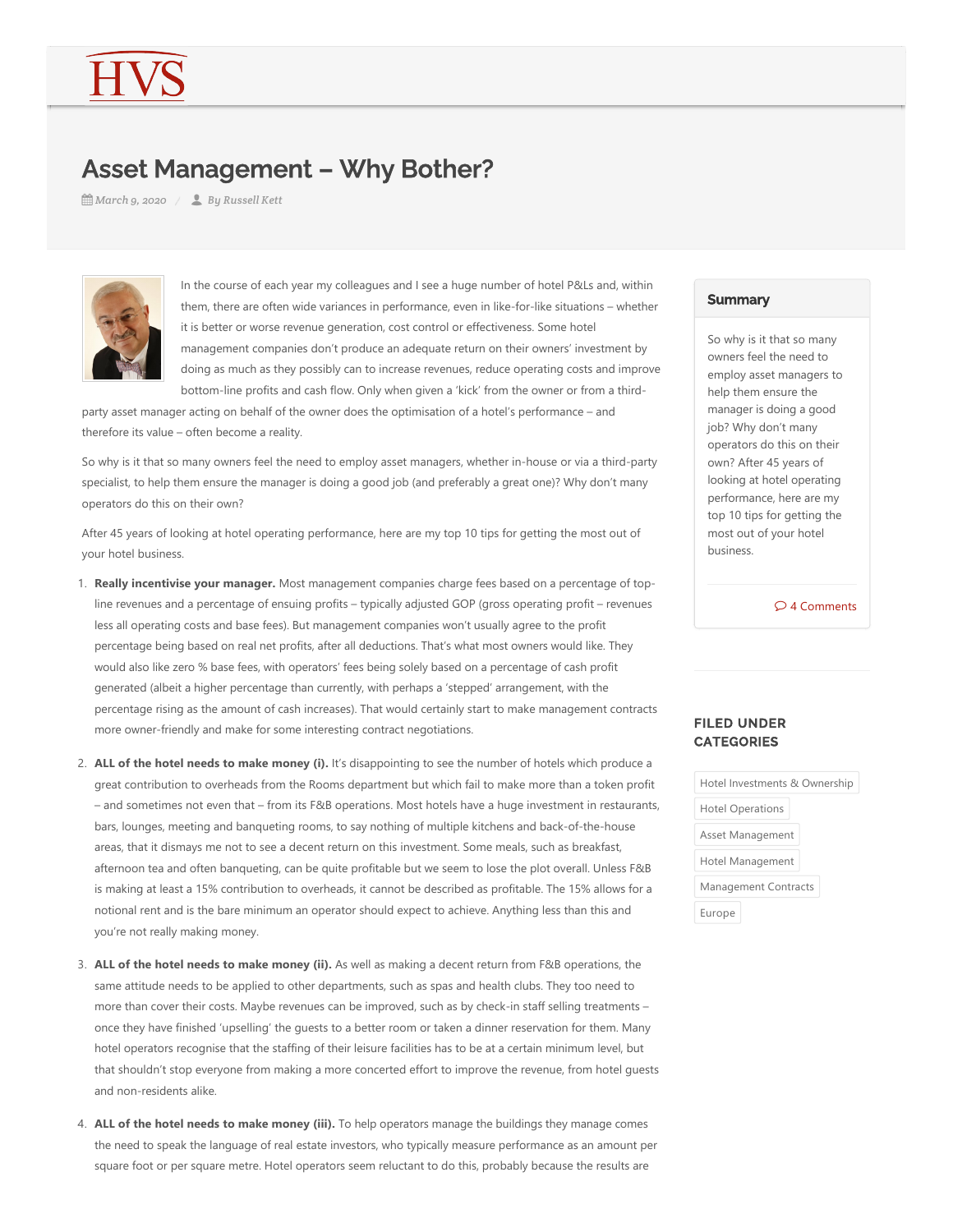not impressive and somewhat embarrassing. I suggest it is probably laziness. Every hotel operator should be able to report revenues and profits per square foot/metre for the whole hotel as well as each operating outlet; those which operate multiple hotels then have some useful benchmark data to compare individual hotel and outlet performances. Investors can then compare hotel performance with other real estate asset classes such as offices, residential, retail and so forth. This is an essential step towards identifying dead space and areas of the building with true potential for value creation.

- 5. **Don't assume a good RevPAR produces a good GOPPAR.** Nearly 20 years ago I started writing about the importance of tracking GOPPAR (gross operating profit per available room). Having decided that hotel operators were starting to understand what RevPAR meant – rooms revenue per available room – I thought they could cope with the rigours of GOPPAR. Wrong! You only have to look at how hotel operators have embraced the online travel agents (OTAs) to realise that they are seduced by the uplift to room occupancy and rooms revenue which they bring, whilst forgetting this comes at a significant cost – a commission usually of at least 18% and sometimes 25% quickly eats into the increase in RevPAR and often produces a decline in GOPPAR. And we shouldn't forget that the hotel management company is heavily incentivised to produce an increase in revenues, adding say 2%‐3% to their coffers without the owner receiving a penny increase in their profit share. This is equally important across F&B outlets, meeting space and other revenue‐generating areas – the hotel's revenue management strategy must incorporate a strategy to focus on contribution to overheads per available cover, meeting slot, treatment hour and so forth.
- 6. **Half of all marketing budgets are wasted.** The trouble is, no one knows which half. Each marketing initiative within a hotel's marketing budget needs to be scrutinised – just because you have attended a particular event for years doesn't mean it is still relevant. Each initiative should be SMART – specific, measurable, action-oriented, realistic (achievable), and time-bound (within a specific timescale). Most initiatives are not directly measurable – if any of yours are not, what can be done to devise a system that measures the effect (for example, rooms sold, restaurant covers sold, and so forth) and attaches a financial benefit as well. Measuring the cost vs. the benefit enables a hotel operator to determine whether particular activities should be continued or cancelled.
- 7. **Budgets are important; forecasts even more so.** So, you spend weeks carefully producing a budget for each department which builds to the whole hotel. Usually this needs to be completed by the end of November, but many hotel management companies will have started the process in August as they cannot possibly share this with the owner until every layer of corporate management has had their say and signed off on it. Some owners are lucky enough to get to 'approve' the budget; many hotel companies do not even offer this courtesy. With a bit of luck, the Q1 budget might reflect something close to what the actual might produce, but most hotels start to find material differences start to develop as the year progresses. Even more important, therefore, is to present an up-to-date forecast of the forthcoming three months along with each month's historical results, how this varies from the previously defined budget, and the expected impact for the remainder of the year, particularly the effect on the bottom line, because that's really what the owner is interested in after all.
- 8. **Who is earning what in the relationship?** For good measure, you should show what the expected earnings of the management company are compared with those of the owner at all levels – budgets, forecasts and actuals. There's nothing worse than seeing a hotel operator earning more when the owner is earning less. And it isn't just in terms of base and incentive fees, but all the other charges which the management contract inconveniently mentions in different places – sometimes in different contracts – such as marketing fees, licence fees, group service fees and so forth. It's worth looking out for instances where hotel operators gain a commission from certain bookings even when it has had no direct action in the activity, such as when bookings are routed through its booking channels, thereby subjecting the hotel to a double dose of commission. Many owners resent paying a branded hotel operator to run their hotel when they then encourage large numbers of bookings to be made by online travel agents, from which the management company earns fees. Owners feel that such bookings should be kept at a minimum, with as much as possible being generated directly by the operator or through brand.com. But what is an 'acceptably low' level?
- 9. **You cannot take a percentage to the bank.** Hotel people seem to be obsessed by percentages food cost percentages, labour cost percentages, occupancy went up by this percentage, average rate by that percentage,